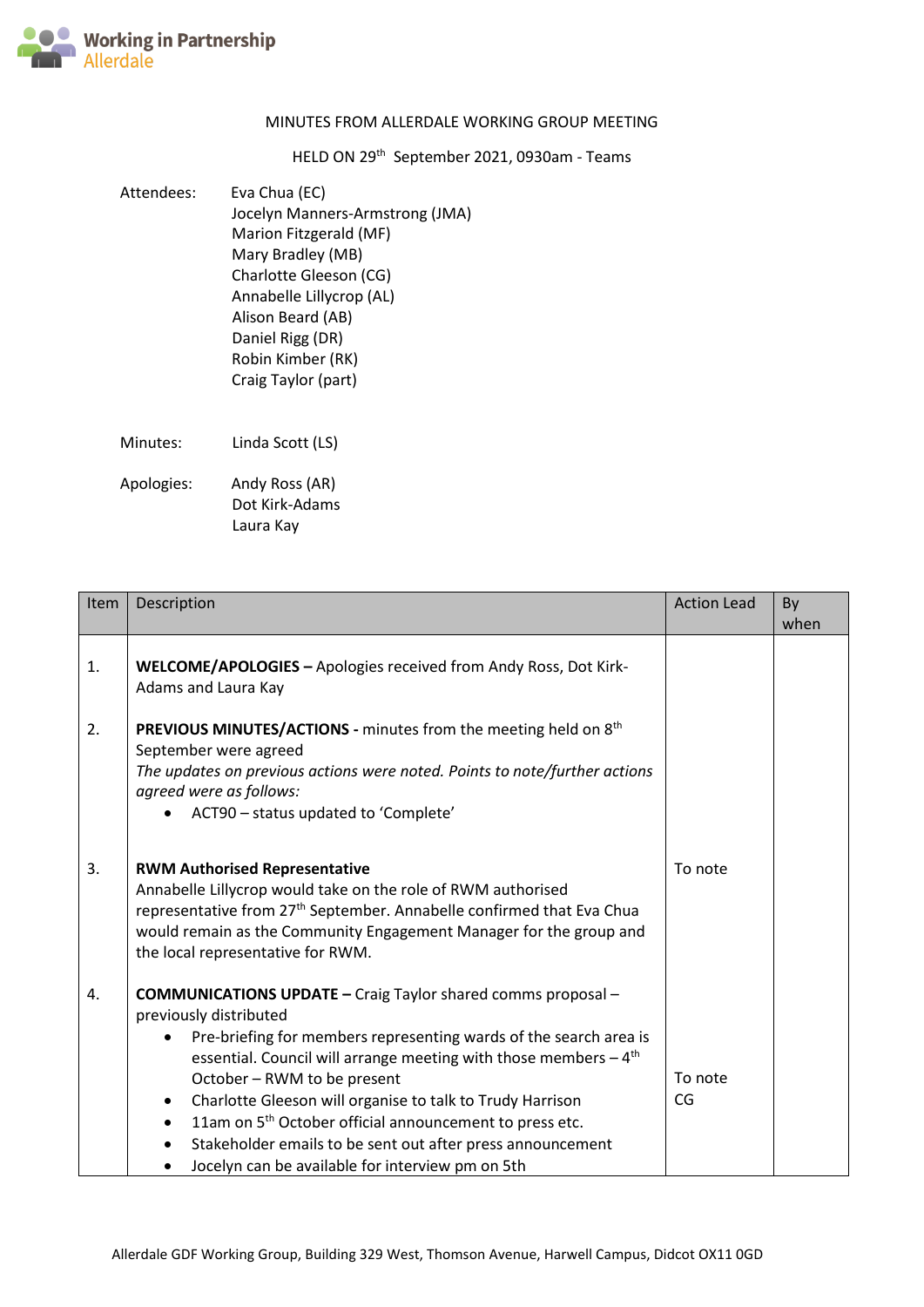

|    | Mary will inform parish councillors at 7pm on 5th                                                                                                                                                         |            |  |
|----|-----------------------------------------------------------------------------------------------------------------------------------------------------------------------------------------------------------|------------|--|
|    | 20 Parish Councils and 3 town councils in the area                                                                                                                                                        | To note    |  |
|    | $6th$ and $7th$ October – direct mail will be circulated to all residents                                                                                                                                 |            |  |
|    | within the search area                                                                                                                                                                                    |            |  |
|    | Newsletter will be issued on 15 <sup>th</sup> October                                                                                                                                                     |            |  |
|    | Dan preparing slides for Mark Jenkinson discussion<br>٠                                                                                                                                                   | DR         |  |
|    | FAQ for media finalised by Monday 4 <sup>th</sup> October<br>٠                                                                                                                                            |            |  |
|    | Members keep afternoon of 5 <sup>th</sup> and morning of 6 <sup>th</sup> free in case of<br>$\bullet$                                                                                                     | To note    |  |
|    | press contact - interviews can be pre-recorded on 5 <sup>th</sup> if needed                                                                                                                               |            |  |
|    | Discussion on the announcement to be added to agenda for 6th                                                                                                                                              | LS         |  |
|    | Pulse survey results from Yonder will be available by 11 <sup>th</sup> October                                                                                                                            |            |  |
|    | Website content will contain map and information on search area,<br>$\bullet$                                                                                                                             |            |  |
|    | link to the Search Area report will be available by 8 <sup>th</sup> October.                                                                                                                              |            |  |
|    | Charlotte to flag up on website when report will be available                                                                                                                                             | CG         |  |
|    | Copeland Working Group will announce proposal for 2 search<br>$\bullet$<br>areas later today                                                                                                              | To note    |  |
| 5. | WS1 UPDATE-activities update against plan, confirmation of any changes                                                                                                                                    |            |  |
|    | to plan, confirmation of public events                                                                                                                                                                    |            |  |
|    | Multi-Cultural Cumbria have invited Allerdale Working Group to<br>take part in Cultural Bazaar planned for April 2022. Multi-Cultural<br>Cumbria have offered to help link us to wider projects that they | To note    |  |
|    | are working on in the area                                                                                                                                                                                |            |  |
|    | Silloth event planned for 30 <sup>th</sup> October<br>$\bullet$                                                                                                                                           |            |  |
|    | Propose holding event at Workington on 9 <sup>th</sup> November                                                                                                                                           |            |  |
|    | Need more opportunities for people to engage with us and have<br>their say                                                                                                                                |            |  |
|    | Need to agree on clear message if we have more pop-up events<br>$\bullet$                                                                                                                                 |            |  |
|    | Explore additional appropriate opportunities                                                                                                                                                              | To note    |  |
|    | Lack of signage at events                                                                                                                                                                                 |            |  |
|    | Keep an eye out for any big events that are known in the area to<br>consider if we should try and hold an event on same day                                                                               | To note    |  |
|    | <b>Decisions required:</b>                                                                                                                                                                                |            |  |
|    | - Agree wording for social media promotion for events (previously                                                                                                                                         |            |  |
|    | distributed) - Wording was agreed by all subject to the role of 'RWM'                                                                                                                                     |            |  |
|    | being explained                                                                                                                                                                                           |            |  |
|    | - Agree Workstream delivery plan (previously distributed)                                                                                                                                                 |            |  |
|    | Agreed to sign off Workstream 1 delivery plan and schedule.                                                                                                                                               |            |  |
|    | - The WG will continue to look out for suitable opportunities that may arise                                                                                                                              |            |  |
|    | however the workstream 1 delivery plan is now signed off.                                                                                                                                                 |            |  |
|    | - Any activities not achievable due to factors beyond WG control would be<br>included in the CP handover pack.                                                                                            |            |  |
| 6. | WS2 UPDATE (to include revised SAID Workshop notes) - Confidential                                                                                                                                        |            |  |
|    | JMA to forward SAER to DR with minor amends                                                                                                                                                               | <b>JMA</b> |  |
|    | Declaration of Interests to be updated                                                                                                                                                                    | To note    |  |
|    |                                                                                                                                                                                                           |            |  |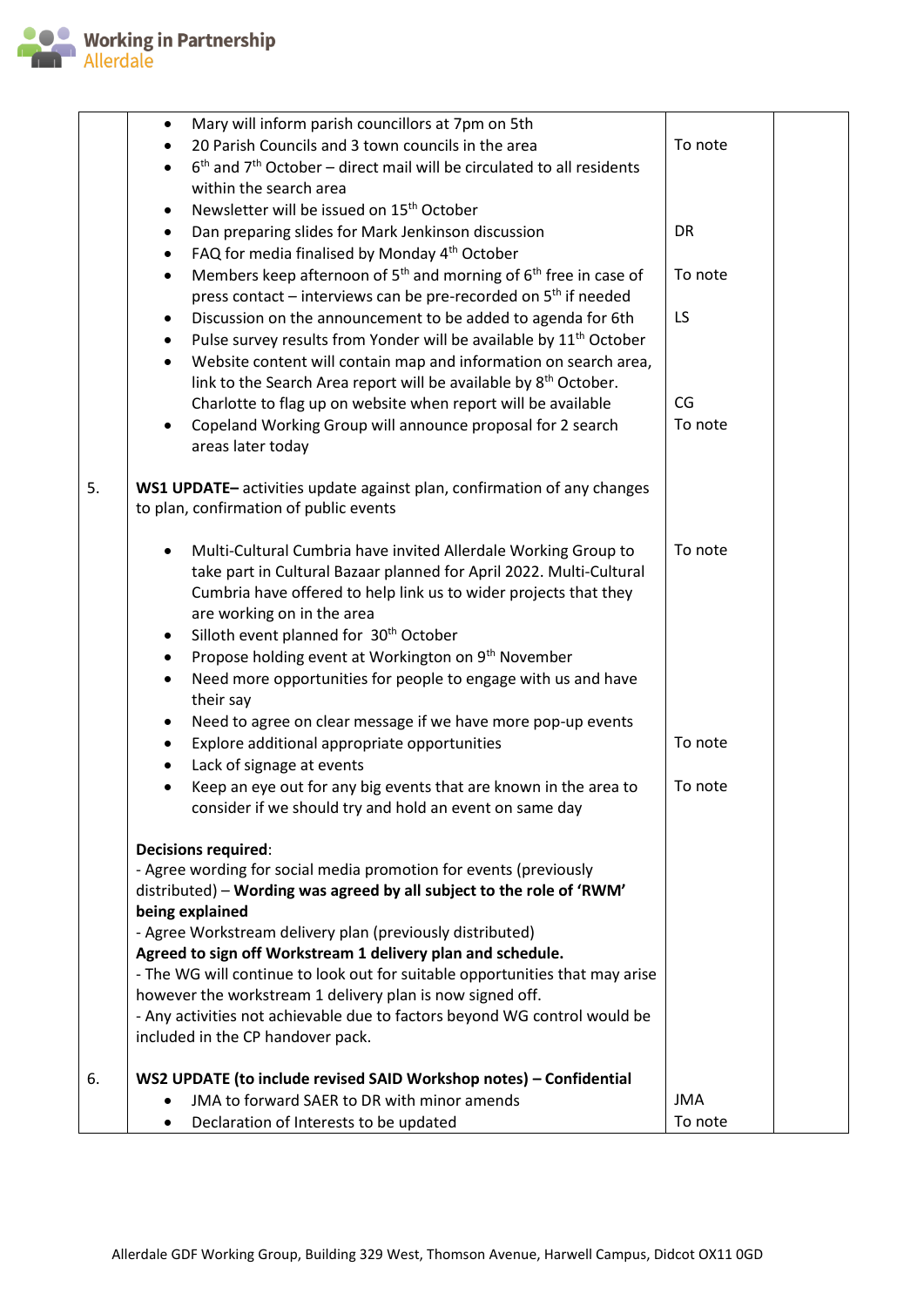

|    | Wording on how Search Area was arrived at needs to be clear -<br>geological maps from the workshop can be used for clarification -<br>DR to provide clear briefing                                                                                                                                                                                                                                                                                                                                                                                                            | <b>DR</b>                |  |
|----|-------------------------------------------------------------------------------------------------------------------------------------------------------------------------------------------------------------------------------------------------------------------------------------------------------------------------------------------------------------------------------------------------------------------------------------------------------------------------------------------------------------------------------------------------------------------------------|--------------------------|--|
|    | <b>Decisions required:</b><br>- Approval of Workshop notes from 7/8 July (previously circulated) -<br><b>Approved by all</b><br>- Agreement of comms for Search Area announcement (previously<br>circulated) - Agreed, EC to distribute final doc<br>- Confirm announcement of search area by WG on 5 <sup>th</sup> October - Agreed<br>subject to pre brief with Allerdale Borough Council<br>- WG to note (& acknowledge receipt of) Search Area Evaluation Report<br>(report confirms the Search Area has potential to host a GDF) - Receipt<br>acknowledged by all        |                          |  |
| 7. | WS3 UPDATE - review of plan, update on progress<br>- Ratification of convening of Selection Panel - change of members to note<br>- Discussion of Socio-economic report - how to use this to inform<br>appointment selection (previously distributed)<br>CG shared Schedule of Activities<br>$\bullet$<br>Community Partnership Roles and responsibilities doc with legal<br>Selection panel to meet on 1 <sup>st</sup> October<br>Change of Selection Panel members - members will now consist of<br>$\bullet$<br>Annabelle Lillycrop, Marion Fitzgerald and Jocelyn Manners- | To note<br>To note       |  |
|    | Armstrong<br>CP Selection Criteria agreed in principle, subject to final document<br>$\bullet$<br>being circulated and Roles and Responsibilities doc to be reviewed<br>and agreed by email once back from legal<br>Initial CP members for a potential CP to consist of RWM/ABC/CALC<br>plus 2 selected community members (+/-1)<br>Look at trends from mapping exercise by ward and help identify<br>potential CP reflective groups                                                                                                                                          | To note<br>To note<br>AB |  |
|    | Socio economic report to be discussed at Friday's meeting<br>Proposed initial CP membership and approach to be added to<br>agenda                                                                                                                                                                                                                                                                                                                                                                                                                                             | To note<br>LS            |  |
|    | <b>Decisions required:</b><br>-Approach to selecting and appointing initial CP members - agreement<br>required<br><b>SELECTION CRITERIA AND ROLES &amp; RESPONSIBILITIES AGREED SUBJECT</b><br>TO PLAIN ENGLISHING AND OUTSTANDING QUERIES WITH LEGAL TEAM<br>- Identifying potential community members and approach to be discussed<br>by Selection Panel on Friday 1 <sup>st</sup> October<br>It was noted that there are groups that have systems in place for<br>identifying members. For example there is a third sector process.                                        | JMA/MF/AL                |  |
|    | - Agree approach to informing Relevant Principal Local Authorities of WG's<br>intentions - To be added to agenda on 6 <sup>th</sup> October for discussion. AL to<br>draft email                                                                                                                                                                                                                                                                                                                                                                                              | LS/AL                    |  |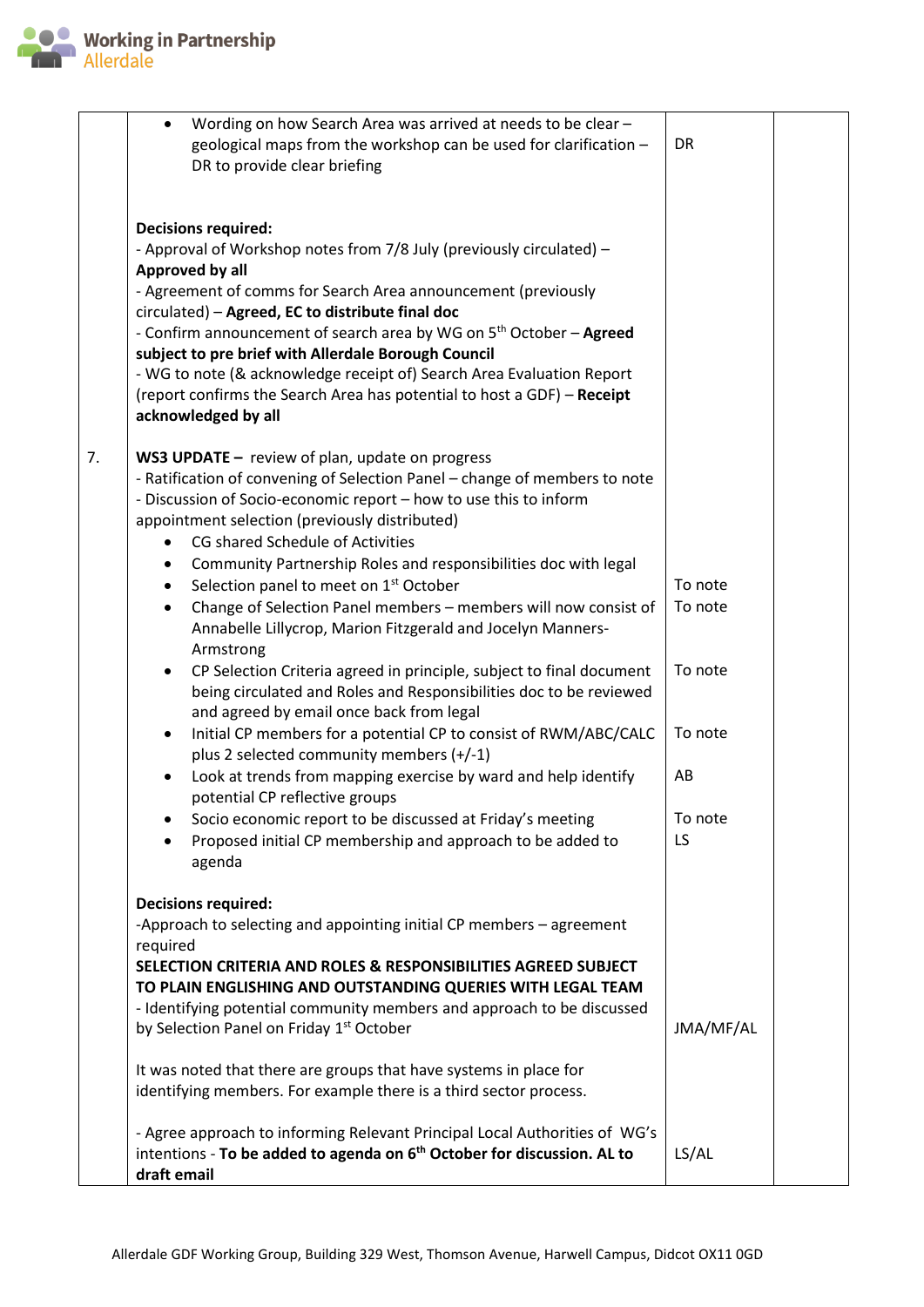

|     | - Agree Community mapping is sufficient- AGREED                                             | To note |  |
|-----|---------------------------------------------------------------------------------------------|---------|--|
|     | -Agree Schedule of Activities - AGREED SUBJECT TO AMENDMENTS MADE<br><b>IN MEETING</b>      | To note |  |
|     |                                                                                             |         |  |
| 8.  | <b>AGREEMENT OF SCHEDULE OF FUTURE WS1 AND WS3 MEETINGS</b>                                 |         |  |
|     | Agreed future meetings will cover both Workstreams and any other urgent<br>ongoing subjects | To note |  |
| 9.  | $AOB - n/a$                                                                                 |         |  |
| 10. | DATE OF NEXT MEETING: 28 OCTOBER 2021                                                       | To note |  |